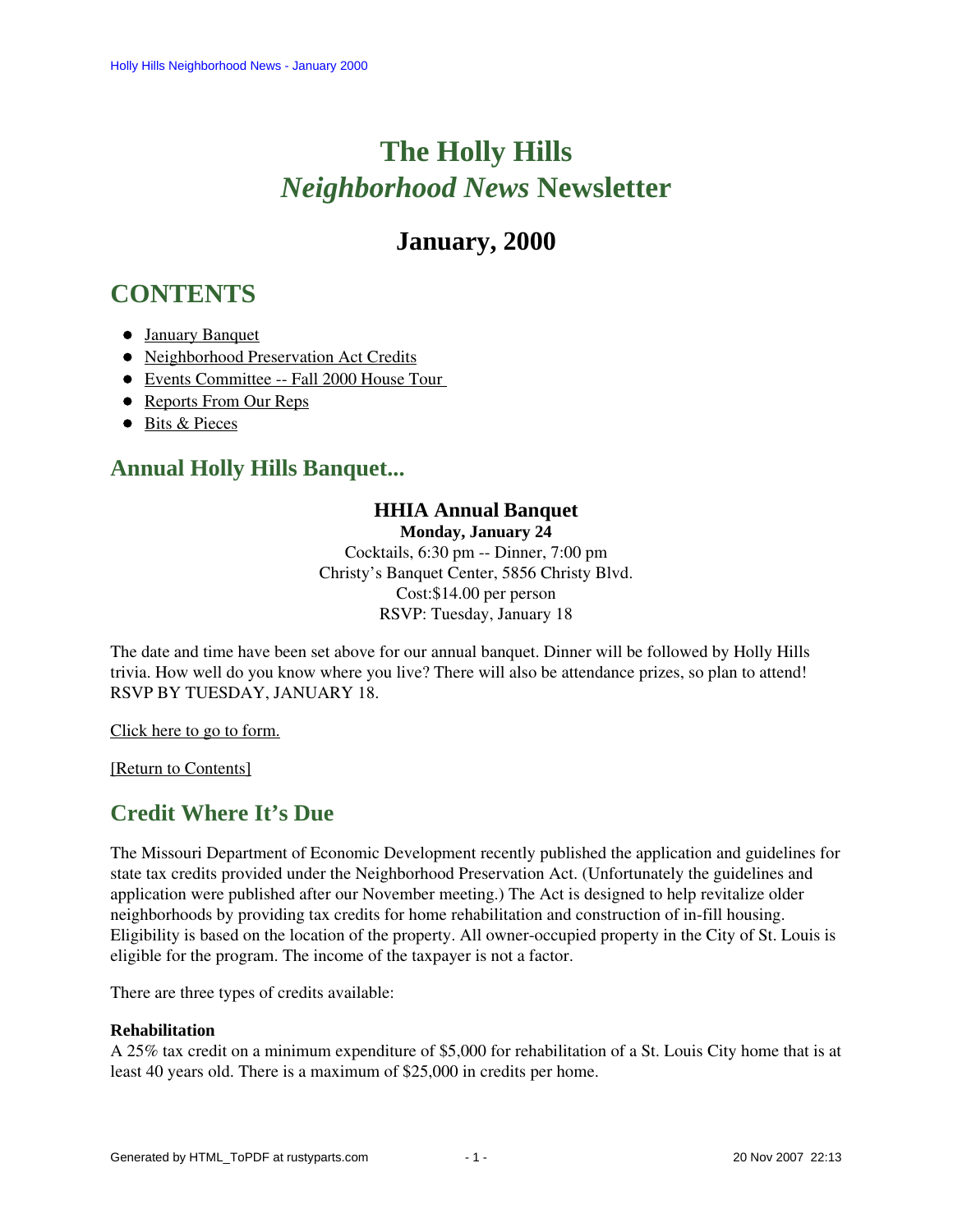#### **Substantial Rehabilitation**

A 35% tax credit on a minimum expenditure of 50% of the base value of the property, which must be in the City of St. Louis and be 50 years old. Credits cannot exceed \$70,000 per unit.

#### **New Construction**

A 15% tax credit for construction of an owner-occupied home in the City of St. Louis. No more than \$40,000 in credits can be awarded per house during a ten-year period.

There are eight million dollars in tax credits available for St. Louis and Kansas City. Credits are issued first come first served based on approval of one's applications. The application cannot be postmarked before January 3, 2000. All applications received on the same day will be on equal standing and a random drawing will be held to determine the order in which projects will be reviewed. The review process will begin January 10, 2000. Information and a copy of the application and guidelines are available at the following websites:

[www.ecodev.state.mo.us](http://www.ecodev.state.mo.us/) or [www.st.louis.missouri.org](http://www.st.louis.missouri.org/)

You can also call LuAnn Bauer, Janelle Wilbers or Ann Perry of the Missouri Department of Economic Development at 1-800-523-1434.

[\[Return to Contents\]](#page-0-2)

### <span id="page-1-0"></span>**EVENTS/FUNDRAISING -- HHIA HOUSE TOUR**

We don't know exactly when yet -- sometime next Fall. And we don't know exactly where yet -- 10 to 15 homes throughout the Holly Hills neighborhood. But we do know that it's time to hold another Holly Hills House and Garden Tour. Our last tour was in 1994. And we do know that we'll need your help. Following are ways you can get involved:

- Serve on the committee to help plan and promote the tour
- Nominate your home to be on the tour
- Volunteer to help out as a tour guide on the weekend of the tour
- Sponsor parts of the tour, such as refreshments or decorations (especially if you are a business)

House tours help showcase the wonderful neighborhood in which we live, plus they raise significant funds to help us maintain existing programs and begin new ones that benefit us all. For more information on how you can help, call HHIA at 569-5708.

[\[Return to Contents\]](#page-0-2)

### <span id="page-1-1"></span>**REPORTS FROM OUR REPS**

REPORTS FROM CONGRESS Congressman Dick Gephardt recently announced that \$1.5 million in federal funds will be directed to two St. Louis parks. In addition to one million for Forest Park, \$500,000 will go to Carondelet Park. Daniel Skillman, the Commissioner of Parks for the City of St. Louis Parks Division, indicated that the funds will be used to continue the ongoing improvements at the park. The one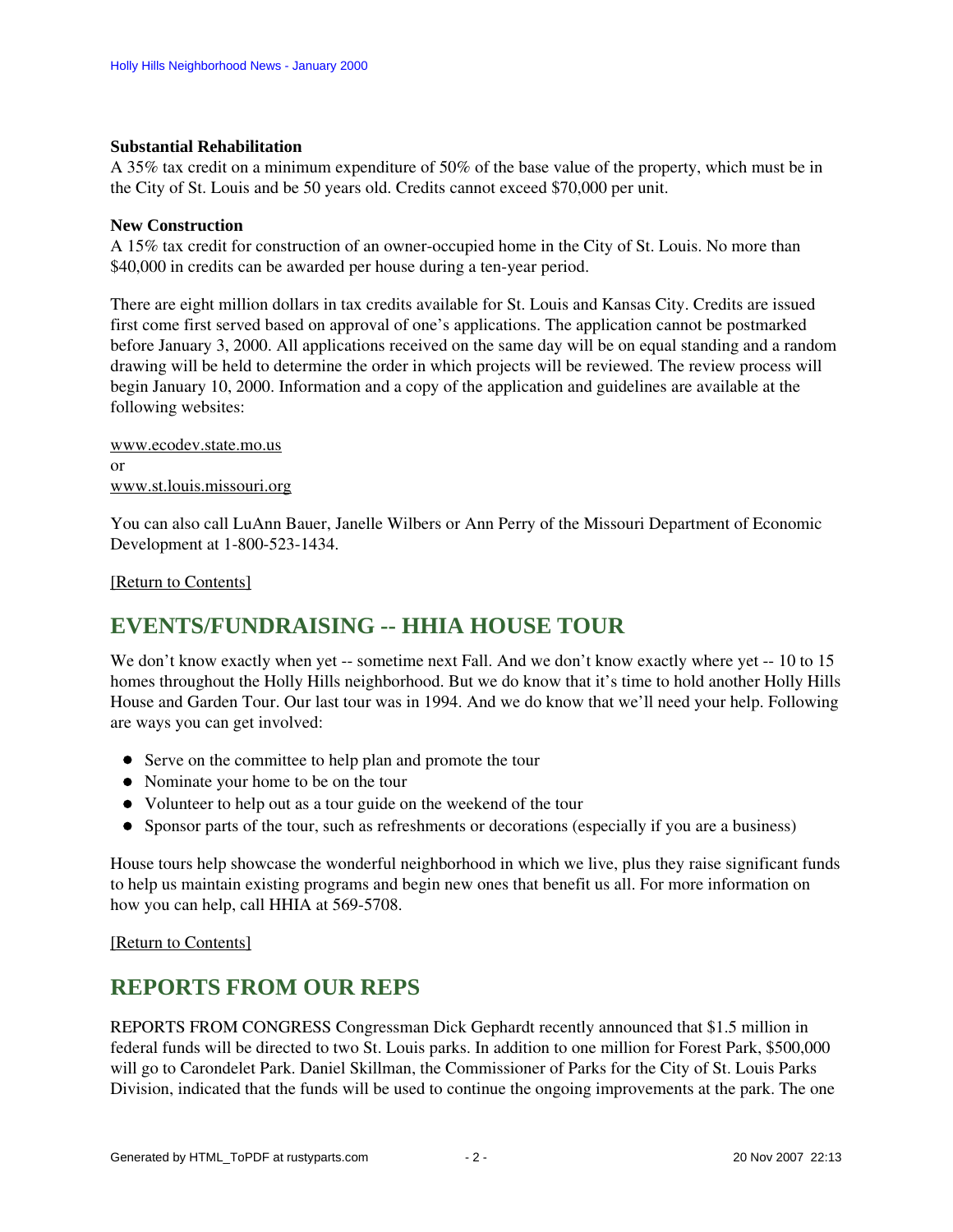half million dollars in improvements will be in addition to the annual quarter million dollars earmarked for Carondelet Park as a result of the 1994 one half cent sales tax. Mr. Skillman indicated that the additional funds will allow the Parks Department to speed up the improvements to the play ground near Loughborough and other general improvements to the park.

[\[Return to Contents\]](#page-0-2)

### <span id="page-2-3"></span><span id="page-2-0"></span>**BITS & PIECES**

- [Holiday Lighting Contest Winners](#page-2-1)
- [Reduce, Reuse, Recycle](#page-2-2)

### <span id="page-2-1"></span>**A Winning Neighborhood**

And now, the moment you've been waiting for ...

### **GRAND PRIZE: 3949 FEDERER**

### **Best Single-Family Larger Home**

First prize: 6717 Alexander Runners-up: 3961 Holly Hills and 3903 Federer

### **Best Single-Family Smaller Home**

First prize: 4087 Bowen Runners-up: 6040 Arendes and 4152 Rosa

### **Best Multi-Family**

First prize: 3930 Dover Runners-up: 3954 Wilmington and 3652 Bowen

#### **Most Spirited Streets** First prize: Bates and Holly Hills

### [\[Return to Bits & Pieces Content\]](#page-2-3)

### <span id="page-2-2"></span>**Just Bag It**

Earth Circle Recycling with the City of St. Louis is repeating a jointly operated curbside recycling pilot program for the following zip codes: 63108, 63110, 63112, 63113, 63116, 63139 and 63147. Earth Circle picks up weekly a wide range of recyclable materials, including glass, aluminum, plastics, office paper and cardboard. The program normally costs \$72 per year, but with city subsidy, your cost is \$24 per year. The annual fee includes a bin in which to place your materials. To participate in the 2000 program, contact Earth Circle at 314-664-1450. Your payment must be received no later than April 15.

### [\[Return to Bits & Pieces Content\]](#page-2-3)

[\[Return to Contents\]](#page-0-2)